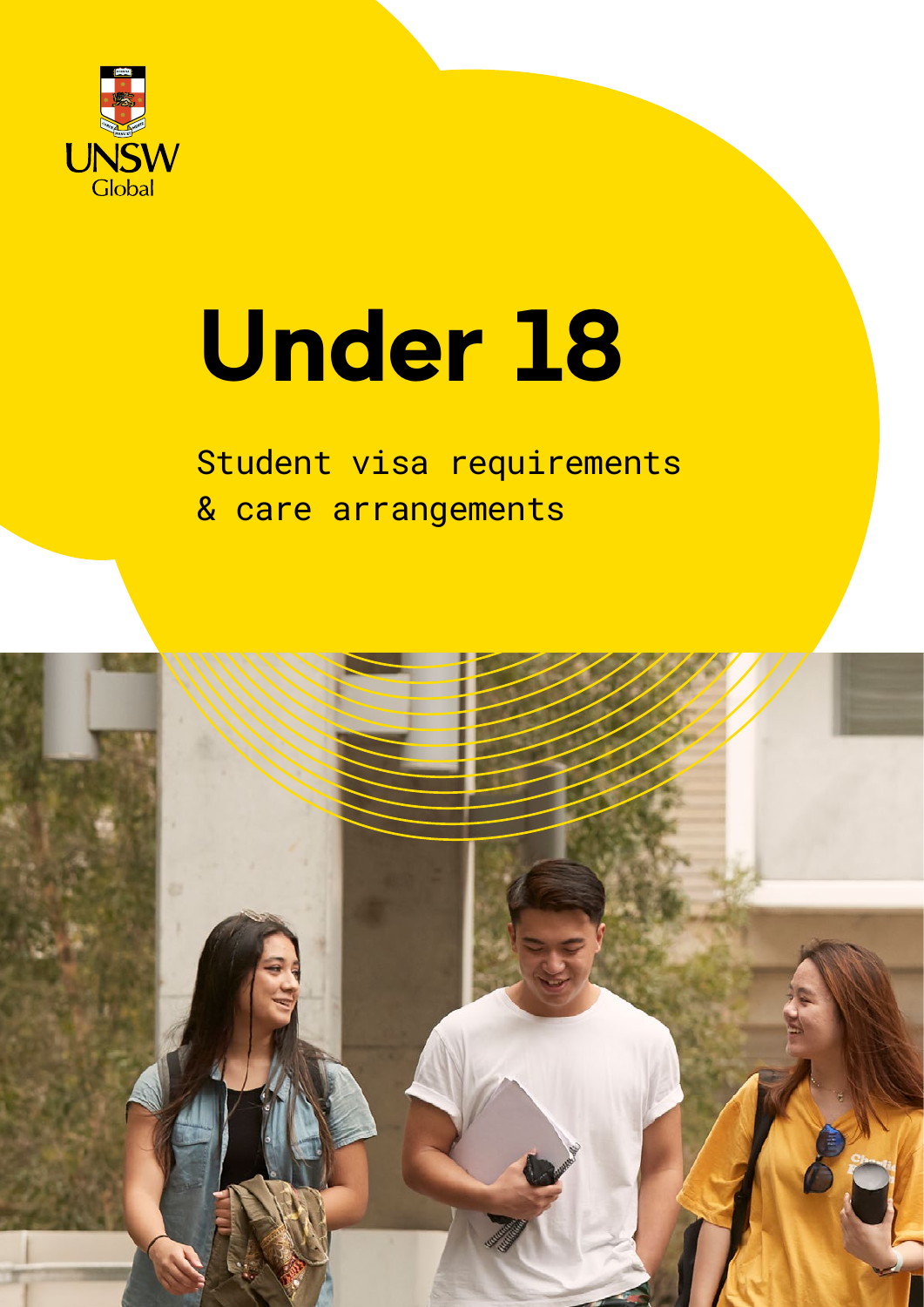# **Section 1**

### Visa requirements for Under 18 students

Under 18 (U18) students applying for a student visa in addition to providing a valid Confirmation of Enrolment (COE) from their Education Provider must demonstrate that they have adequate welfare arrangements in place.

#### **How can U18 students satisfy this requirement?**

Students can choose from two available options:

#### **Option 1**

Request that their Education Provider takes on the responsibility for the student's welfare arrangements. This includes provision of accommodation and welfare monitoring and support for an U18 student. This means the provider must issue Confirmation of Appropriate Accommodation and Welfare (CAAW). Students who are issued with CAAW by UNSW Global must live in UNSW approved accommodation as well as pay a CAAW administration fee and weekly welfare monitoring fees.

#### **Option 2**

Nominate a parent, legal custodian or a relative over 21 to be a student guardian. Students choosing this option must apply directly to Department of Home Affairs for approval. The student's guardian is required to have a valid visa to lawfully reside in Australia and student must live with the guardian. (No CAAW is required if the student is choosing this option).



#### [More information](https://www.homeaffairs.gov.au/)

[For more information](https://www.homeaffairs.gov.au/)  [about U18 students visa](https://www.homeaffairs.gov.au/)  [requirement refer to the](https://www.homeaffairs.gov.au/)  **[Department of Home](https://www.homeaffairs.gov.au/)  [Affairs \(DHA\) website.](https://www.homeaffairs.gov.au/)**

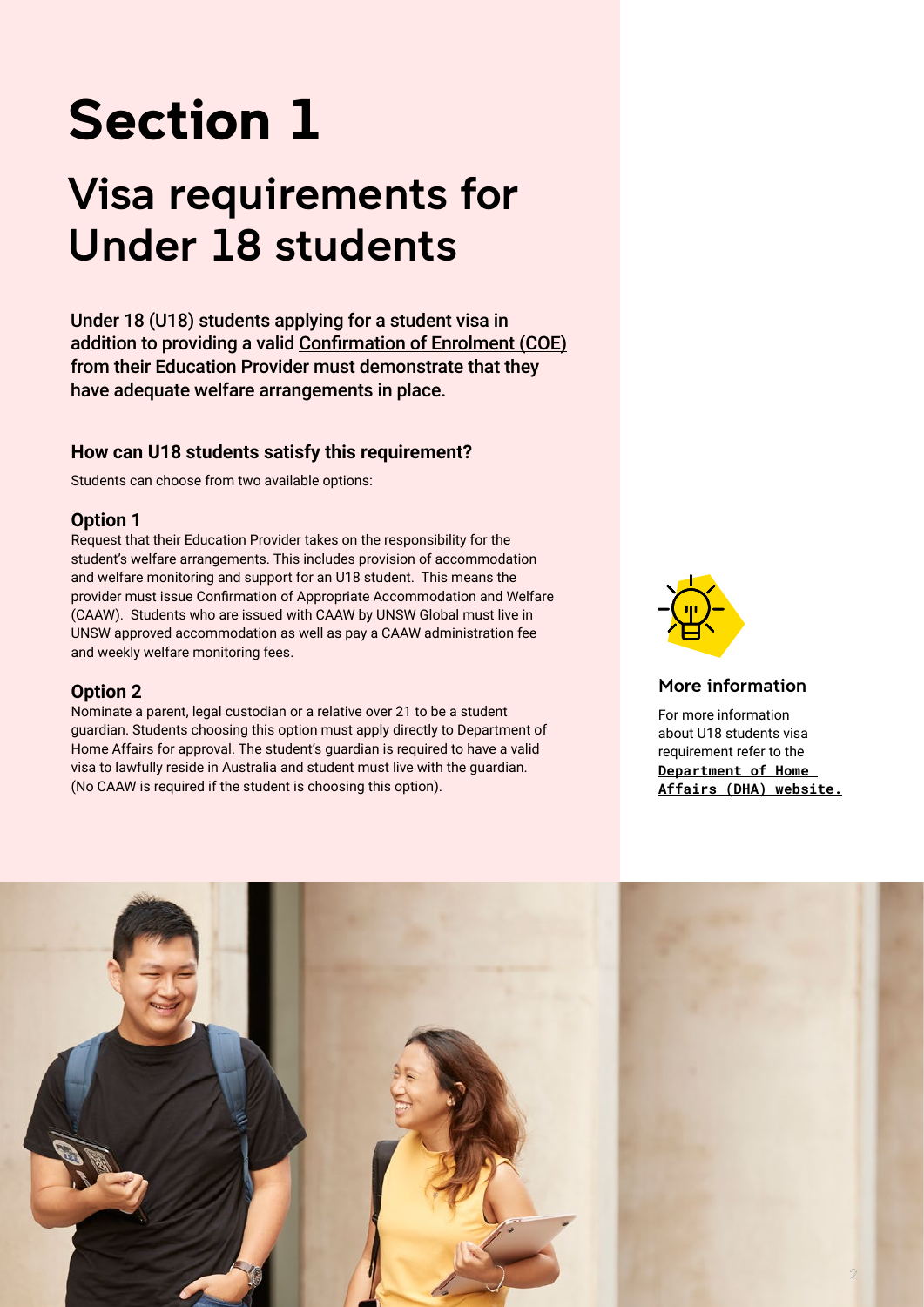# **Section 2**

### U18 students application to enrolment process

Below is a summary of the steps involved from the application stage, through course acceptance until the commencement of the program.

#### **If you are choosing Option 1: Requesting CAAW**

#### **Step 1**

Apply for your UNSW Global English course, Foundation Studies Program or Diploma Program. **[Apply now >](https://www.unswglobal.unsw.edu.au/programs-courses/application/)**

#### **Step 2**

UNSW Global will assess your eligibility for a chosen program and, if you meet entry requirements, you will be issued with a Letter of Offer. If you are U18 at commencement of your chosen program your Letter of Offer will also include the following U18 Student related fees:

- CAAW Administration Fee of \$150
- Under U18 Student Weekly Monitoring Fee of \$49 per week (this is calculated from the start date of your

program until you turn 18 years old or complete your program – whichever comes first).

#### **Step 3**

Arrange accommodation with a **[UNSW Global](https://www.unswglobal.unsw.edu.au/programs-courses/things-to-know/how-to-prepare/accommodation/under-18/)  [Approved Accommodation Provider.](https://www.unswglobal.unsw.edu.au/programs-courses/things-to-know/how-to-prepare/accommodation/under-18/)** Allowing at least two weeks to have accommodation confirmed is a reasonable timeframe.

#### **Step 4**

Accept your Offer by providing all required documents as listed in the checklists below:

#### **If student is located outside Australia at time of acceptance (eg. in students home country)**

- Under 18 Students Care Arrangement Form
- □ Confirmation of Accommodation Booking with UNSW Global U18 Student Approved Accommodation Provider
- Certified copy of Parent/Legal Guardian identity document which includes a photo and a signature (for example copy of passport or driver's licence)
- Acceptance Agreement
- Receipt for Tuition Fee Payment

#### **If student is located in Australia at time of acceptance**

- □ Under 18 Students Care Arrangement Form
- Confirmation of Accommodation Booking with UNSW Global U18 Student Approved Accommodation Provider
- Certified copy of Parent/Legal Guardian identity document which includes a photo and a signature (for example copy of passport or driver's licence)
- $\Box$  Evidence of current quardianship arrangements: • Confirmation of DHA approved guardian or
	- Copy of CAAW from current education provider
- Acceptance Agreement
- □ Receipt for Tuition Fee Payment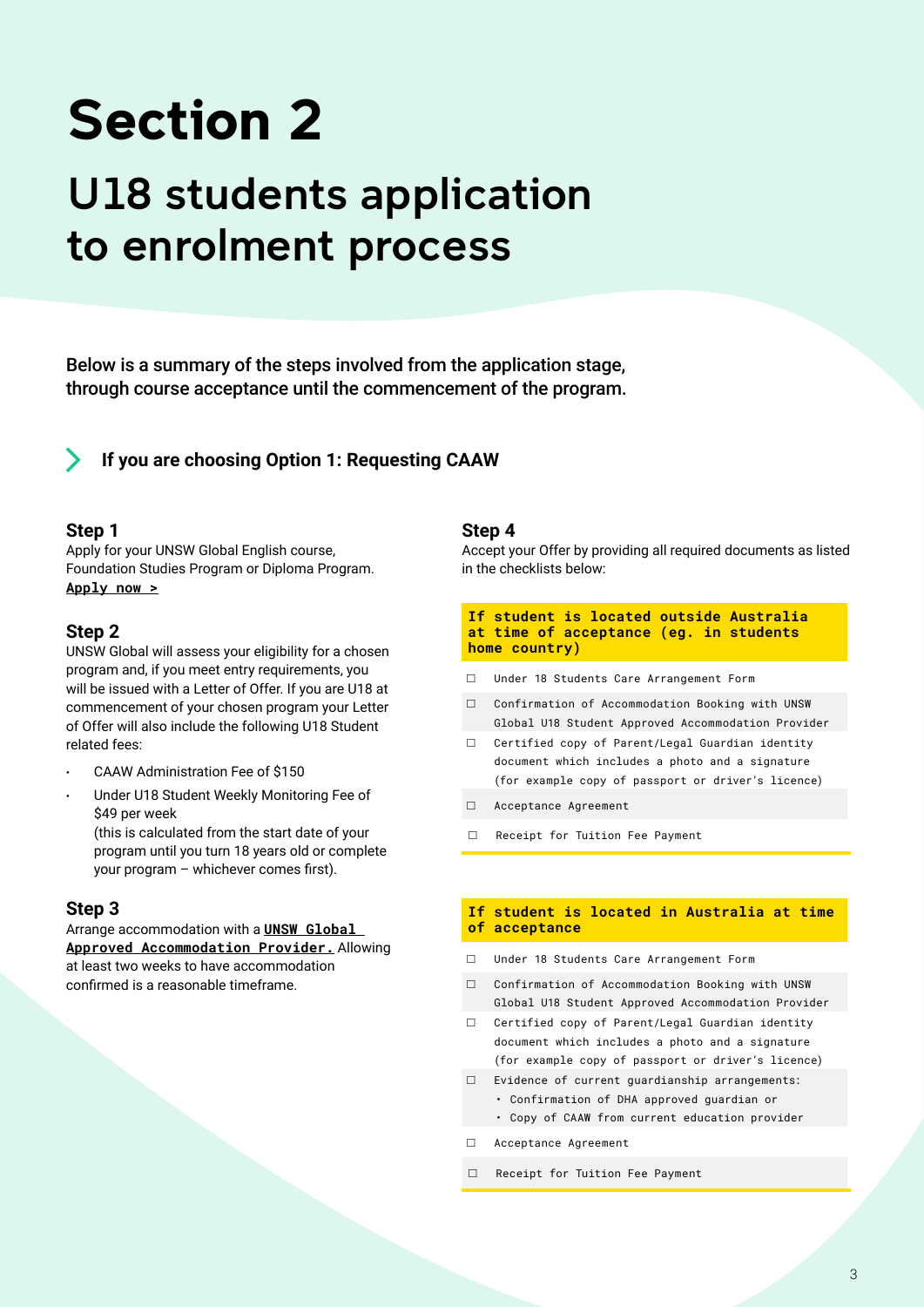#### **Step 5**

UNSW Global will issue you with:

- Confirmation of Enrolment (COE) and
- Confirmation of Appropriate Accommodation and Welfare Letter (CAAW)

#### **Step 6**

Apply for your Student Visa.

#### **Step 7**

Before you arrive, arrange Airport Reception Service.

Airport Reception Service is compulsory for U18 students who have been issued with CAAW:

- If you have chosen to live in homestay book your Airport Reception Service with the homestay agency.
- If you have chosen to live in a residential college (New College, Jacaranda Hall, Urbanest), book accommodation via UNSW Global. **[How to book Airport Reception Service >](https://www.unswglobal.unsw.edu.au/programs-courses/things-to-know/student-support/airport-pick-up/)**

#### **Step 8**

Attend Orientation.

You will receive your Orientation Information via email, so it is important that you check your email account regularly. Orientation information is also available on our **[current students website \(Student Hub\).](https://my.unswglobal.unsw.edu.au/orientation/)**

As an U18 Student, you will attend all student orientation sessions but also an additional U18 Students Information Session in which you will meet with the Student Advisers who will be providing support to you.

#### **Step 9**

Start attending your classes.

- Foundation Studies and English Students: You will receive your class timetable at Orientation
- Diploma students must follow the enrolment guide that they will receive via email, advising them to enrol in courses online (via MyUNSW)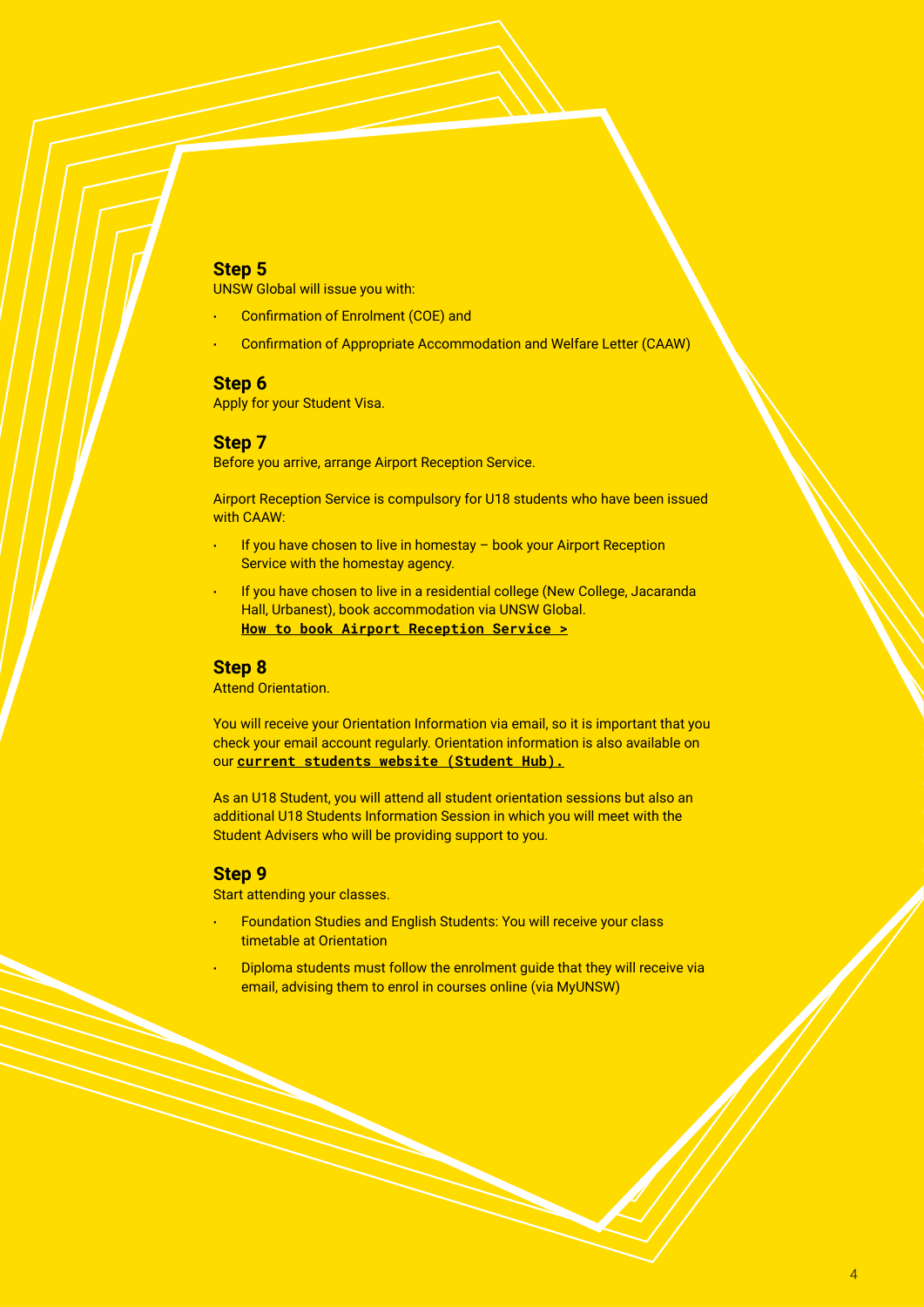### **If you are choosing Option 2: Living in Australia with your**

**Parent or Guardian (No CAAW required)** 

#### **Step 1**

Complete the UNSW Global Online Application Form.

#### **Step 2**

UNSW Global will assess your eligibility for a chosen program and, if you meet entry requirements you will be issued with a letter of offer. Please note that your letter of offer will automatically include the following U18 Student related fees:

- CAAW Administration Fee
- U18 Student Weekly Monitoring Fee (this is calculated from the start date of your program until you turn 18 years old or complete your program – whichever comes first)



If you are nominating your own guardian, which requires DHA approval, you do not need to pay the above fees.

#### **Step 3**

Accept your Offer by providing all required documents as listed in the checklists below:

#### **If student is located outside Australia at time of acceptance - eg. in students home country**

- Under 18 Students Care Arrangement Form
- □ Student Guardianship Declaration
- Certified copy of Parent/Legal Guardian identity document which includes a photo and a signature (for example copy of passport or driver's licence)
- Acceptance Agreement
- □ Receipt for Tuition Fee Payment

#### **If student is located in Australia at time of acceptance**

- Under 18 Students Care Arrangement Form
- $\Box$  Evidence of current quardianship arrangements as approved by DHA
- Certified copy of Parent/Legal Guardian identity document which includes a photo and a signature (for example copy of passport or driver's licence)
- $\Box$  Evidence of current quardianship arrangements:
	- Confirmation of DHA approved guardian or
	- Copy of CAAW from current education provider
- Acceptance Agreement
- Receipt for Tuition Fee Payment

#### **Step 4**

UNSW Global will issue you with Confirmation of Enrolment (COE).

#### **Step 5**

Apply for your Student Visa.

#### **Step 6**

Attend Orientation.

You will receive your Orientation Information via email, so it is important that you check your email account regularly. Orientation information is also available on our **[current students website \(Student Hub\).](https://my.unswglobal.unsw.edu.au/orientation/)**

As an U18 Student, you will attend all student orientation sessions but also an additional U18 Students Information Session in which you will meet with the Student Advisers who will be providing support to you.

#### **Step 7**

Start attending your classes.

- Foundation Studies and English Students: You will receive your class timetable at Orientation
- Diploma students must follow the enrolment guide that they will receive via email, advising them to enrol in courses online (via MyUNSW)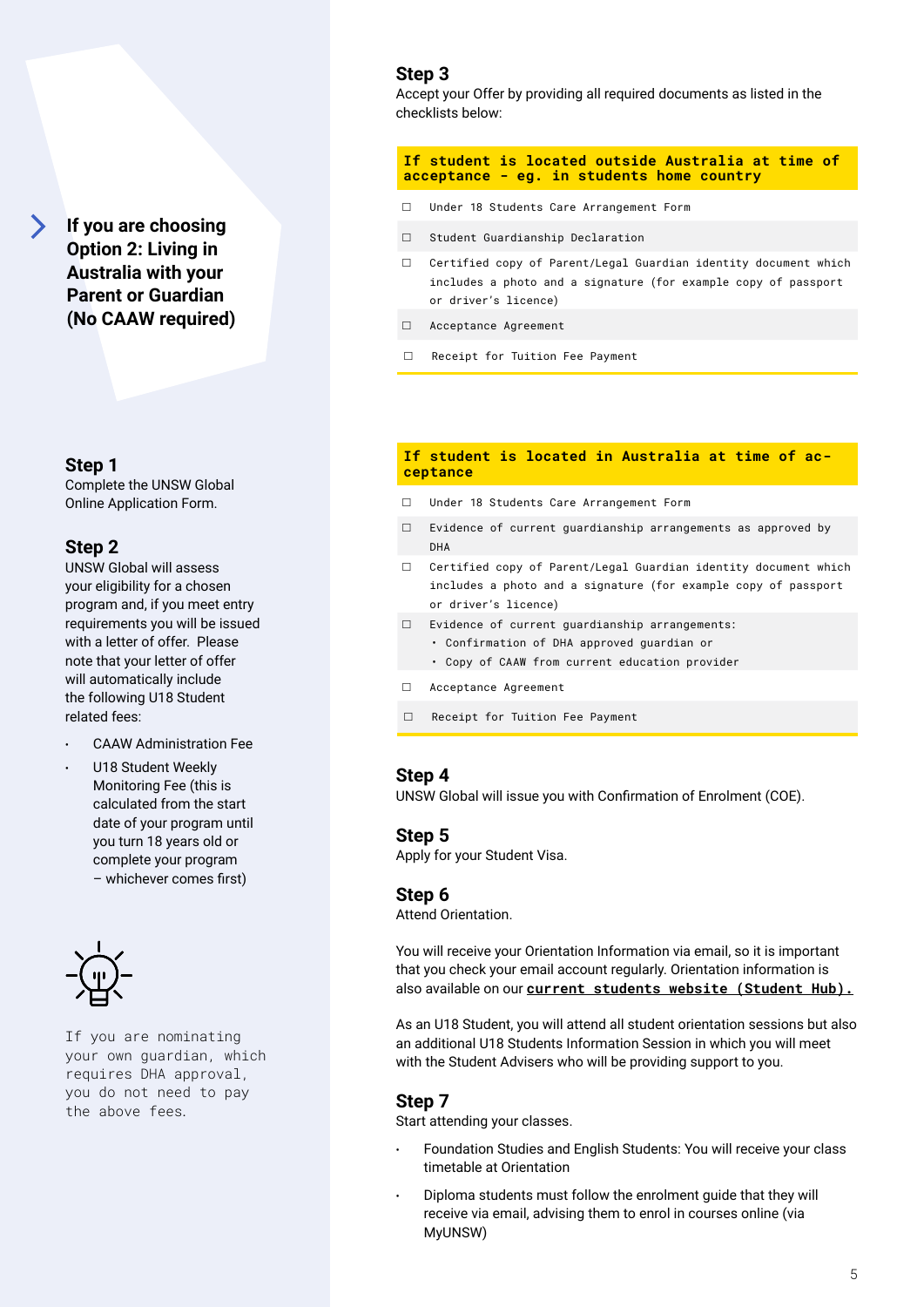### **Section 3** U18 students care program

U18 Students who have been issued with Confirmation of Appropriate Accommodation and Welfare (CAAW) are automatically enrolled in UNSW Global U18 Care Program. As part of this program, U18 students are offered a range of support. Students must also follow certain rules which have been put in place to ensure that they have a safe and rewarding study experience.

#### **Supports that are offered to U18 students:**

#### Regular meetings with Student Advisers

Student Advisers will discuss with students all matters related to their studies, their health and wellbeing, social life and accommodation. These meetings are also an opportunity for students to ask any questions or raise any concerns they may have. Student Advisers can also refer students to other support services such as doctor or a counselor. Student Advisers work closely with academic and student accommodation providers.

#### Accommodation assistance

U18 Students issued with CAAW can only stay in Accommodation approved by UNSW Global. However, if students are not satisfied with their current accommodation or are experiencing any issues, our Accommodation Team can assist in resolving those issues and if required, assisting with changing accommodation.

#### Transition to UNSW process

U18 students who remain U18 at commencement of their UNSW program will be provided with assistance with planning for the gap between programs, securing approved accommodation for the commencement of University and providing students with information regarding any seminars they need to attend before commencing at UNSW as an U18 student.

#### After hour emergency support

All U18 students can access support during business hours and also after hours. Students requiring emergency support after hours are advised to contact their accommodation provider emergency number. If the matter is serious, the accommodation provider will contact a member of the UNSW Global Student Support team who is on call, so comprehensive support can be provided to the student in need.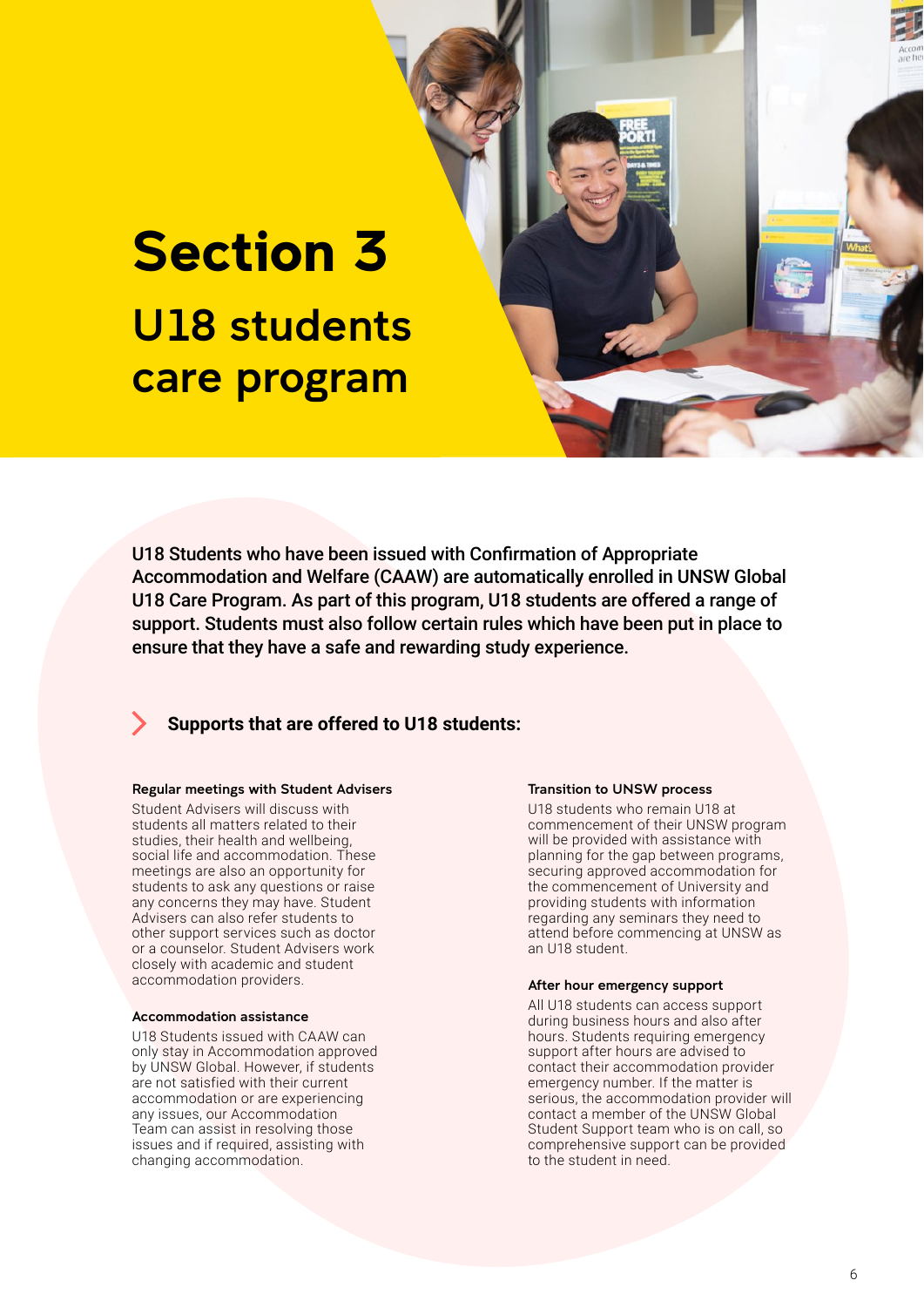# **Section 4** For parents

We understand that sending your child overseas to study, particularly while they are still under 18, is very exciting but can also be stressful. This is why we have a dedicated Student Support team to provide care and support to our students and assist parents with necessary information and advice.

We value the opportunity to communicate with parents of our U18 students. There are opportunities for parents to meet with the Student Support team both in a group setting as well as individually.

#### **Supports that are offered to parents**



#### Parent information sessions

All parents of U18 students are invited to attend a 'Parent Information Session' together with our Student Support team and our Academic Heads. The purpose of this session is to inform parents about their child's learning journey as well as academic and welfare support offered throughout their program. During this session, parents have the opportunity to ask questions.



#### Liaising with parents

Student Advisers will liaise with parents regrading important matters related to student's course progress and attendance as well as any health and welfare related issues and accommodation matters. Parents wishing to contact Student Advisers should email:

[student.support@unswglobal.unsw.edu.au](mailto:student.support%40unswglobal.unsw.edu.au?subject=U18%20students)